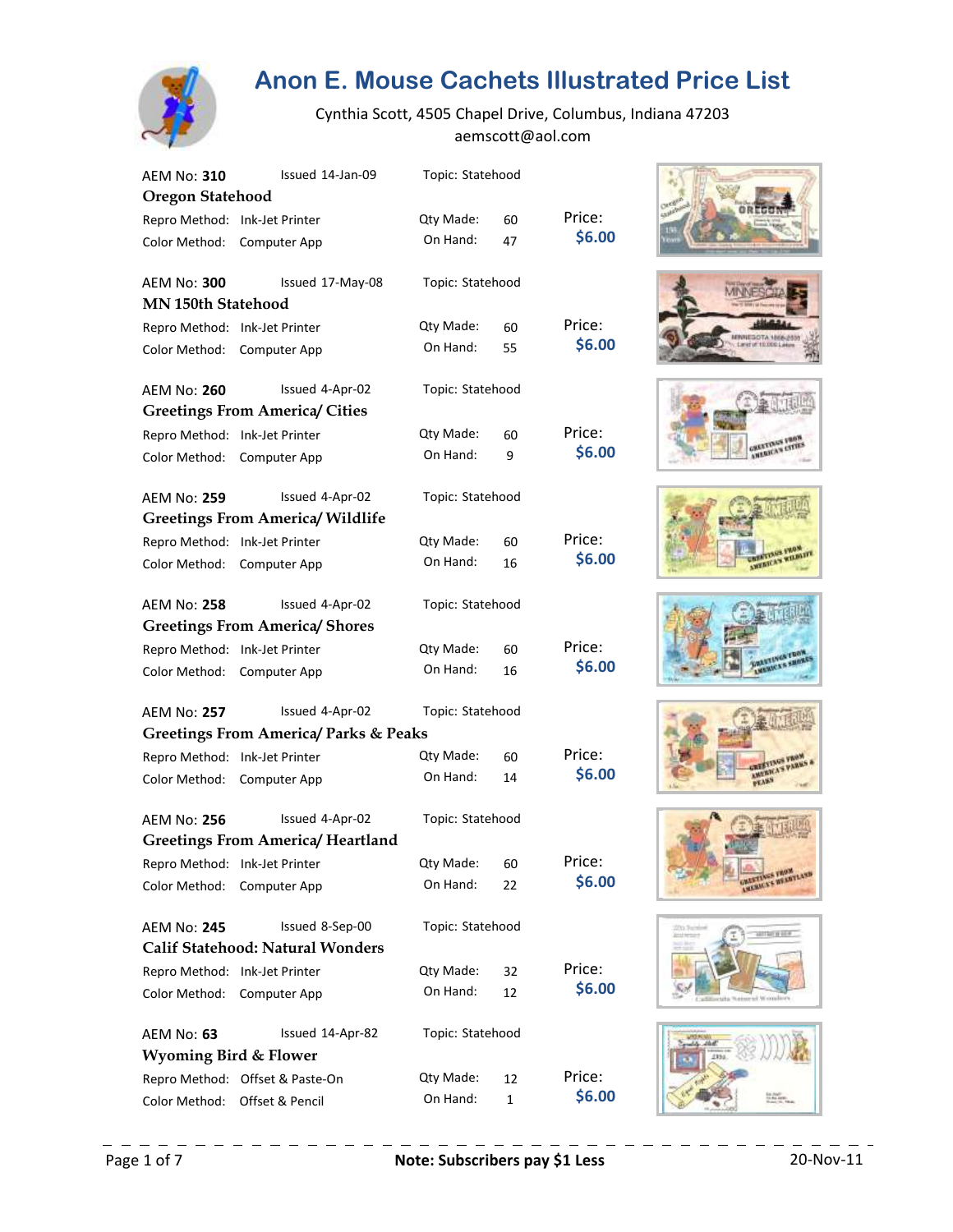

| AEM No: <b>62</b>                | Issued 14-Apr-82                    | Topic: Statehood |                |        |
|----------------------------------|-------------------------------------|------------------|----------------|--------|
| Wisconsin Bird & Flower          |                                     |                  |                |        |
|                                  | Repro Method: Offset & Paste-On     | Qty Made:        | 12             | Price: |
|                                  | Color Method: Offset & Pencil       | On Hand:         | $\mathbf{1}$   | \$6.00 |
| AEM No: <b>61</b>                | Issued 14-Apr-82                    | Topic: Statehood |                |        |
|                                  | West Virginia Bird & Flower         |                  |                |        |
|                                  | Repro Method: Offset & Paste-On     | Qty Made:        | 12             | Price: |
|                                  | Color Method: Offset & Pencil       | On Hand:         | 3              | \$6.00 |
| AEM No: 60                       | Issued 14-Apr-82                    | Topic: Statehood |                |        |
|                                  | <b>Washington Bird &amp; Flower</b> |                  |                |        |
|                                  | Repro Method: Offset & Paste-On     | Qty Made:        | 12             | Price: |
|                                  | Color Method: Offset & Pencil       | On Hand:         | 4              | \$6.00 |
| AEM No: 59                       | Issued 14-Apr-82                    | Topic: Statehood |                |        |
| Virginia Bird & Flower           |                                     |                  |                |        |
|                                  | Repro Method: Offset & Paste-On     | Qty Made:        | 12             | Price: |
|                                  | Color Method: Offset & Pencil       | On Hand:         | $\overline{2}$ | \$6.00 |
| AEM No: 58                       | Issued 14-Apr-82                    | Topic: Statehood |                |        |
| <b>Vermont Bird &amp; Flower</b> |                                     |                  |                |        |
|                                  | Repro Method: Offset & Paste-On     | Qty Made:        | 12             | Price: |
|                                  | Color Method: Offset & Pencil       | On Hand:         | 4              | \$6.00 |
| AEM No: <b>57</b>                | Issued 14-Apr-82                    | Topic: Statehood |                |        |
| Utah Bird & Flower               |                                     |                  |                |        |
|                                  | Repro Method: Offset & Paste-On     | Qty Made:        | 12             | Price: |
|                                  | Color Method: Offset & Pencil       | On Hand:         | $\mathbf{1}$   | \$6.00 |
| AEM No: 56                       | Issued 14-Apr-82                    | Topic: Statehood |                |        |
| Texas Bird & Flower              |                                     |                  |                |        |
|                                  | Repro Method: Offset & Paste-On     | Qty Made: 12     |                | Price: |
| Color Method:                    | Offset & Pencil                     | On Hand:         | 1              | \$6.00 |
| AEM No: 54                       | Issued 14-Apr-82                    | Topic: Statehood |                |        |
|                                  | South Dakota Bird & Flower          |                  |                |        |
|                                  | Repro Method: Offset & Paste-On     | Qty Made:        | 12             | Price: |
| Color Method:                    | Offset & Pencil                     | On Hand:         | 4              | \$6.00 |
| AEM No: 53                       | Issued 14-Apr-82                    | Topic: Statehood |                |        |
|                                  | South Carolina Bird & Flower        |                  |                |        |
|                                  | Repro Method: Offset & Paste-On     | Qty Made:        | 12             | Price: |
| Color Method:                    | Offset & Pencil                     | On Hand:         | 4              | \$6.00 |













![](_page_1_Picture_10.jpeg)

![](_page_1_Picture_11.jpeg)

![](_page_1_Picture_12.jpeg)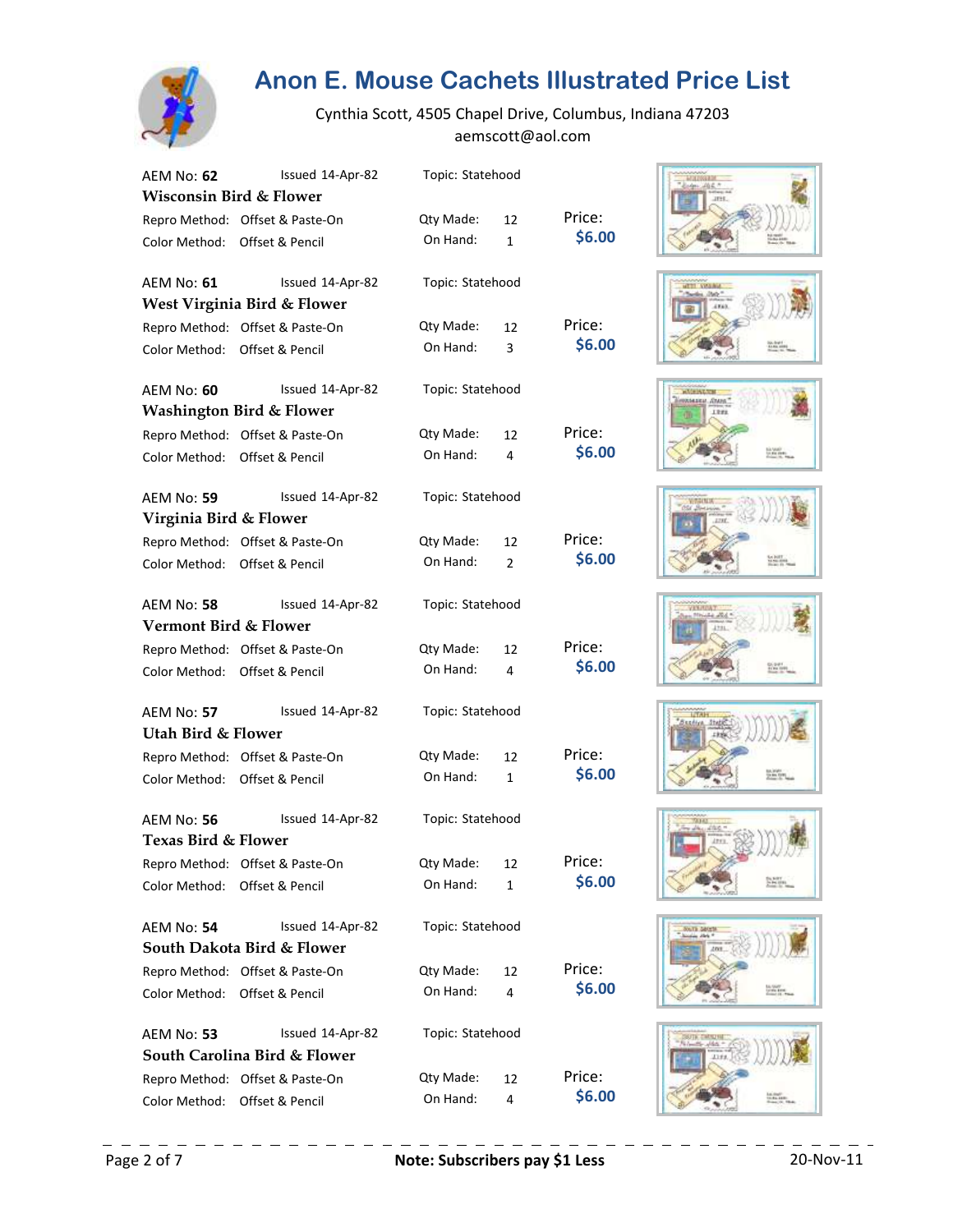![](_page_2_Picture_0.jpeg)

| AEM No: <b>52</b>                 | Issued 14-Apr-82                    | Topic: Statehood |                |        |
|-----------------------------------|-------------------------------------|------------------|----------------|--------|
|                                   | Rhode Island Bird & Flower          |                  |                |        |
|                                   | Repro Method: Offset & Paste-On     | Qty Made:        | 12             | Price: |
|                                   | Color Method: Offset & Pencil       | On Hand:         | 4              | \$6.00 |
| AEM No: <b>51</b>                 | Issued 14-Apr-82                    | Topic: Statehood |                |        |
|                                   | Pennsylvania Bird & Flower          |                  |                |        |
|                                   | Repro Method: Offset & Paste-On     | Qty Made:        | 12             | Price: |
| Color Method: Offset & Pencil     |                                     | On Hand:         | 3              | \$6.00 |
| AEM No: 50                        | Issued 14-Apr-82                    | Topic: Statehood |                |        |
| <b>Oregon Bird &amp; Flower</b>   |                                     |                  |                |        |
|                                   | Repro Method: Offset & Paste-On     | Qty Made:        | 12             | Price: |
|                                   | Color Method: Offset & Pencil       | On Hand:         | 3              | \$6.00 |
| <b>AEM No: 49</b>                 | Issued 14-Apr-82                    | Topic: Statehood |                |        |
| Oklahoma bird & Flower            |                                     |                  |                |        |
|                                   | Repro Method: Offset & Paste-On     | Qty Made:        | 12             | Price: |
| Color Method: Offset & Pencil     |                                     | On Hand:         | 4              | \$6.00 |
| AEM No: <b>48</b>                 | Issued 14-Apr-82                    | Topic: Statehood |                |        |
| Ohio Bird & flower                |                                     |                  |                |        |
|                                   | Repro Method: Offset & Paste-On     | Qty Made:        | 12             | Price: |
|                                   | Color Method: Offset & Pencil       | On Hand:         | 4              | \$6.00 |
| AEM No: <b>47</b>                 | Issued 14-Apr-82                    | Topic: Statehood |                |        |
|                                   | North Dakota Bird & Flower          |                  |                |        |
|                                   | Repro Method: Offset & Paste-On     | Qty Made:        | 12             | Price: |
|                                   | Color Method: Offset & Pencil       | On Hand:         | 4              | \$6.00 |
| AEM No: <b>46</b>                 | Issued 14-Apr-82                    | Topic: Statehood |                |        |
|                                   | North Carolina Bird & Flower        |                  |                |        |
|                                   | Repro Method: Offset & Paste-On     | Qty Made:        | 12             | Price: |
| Color Method:                     | Offset & Pencil                     | On Hand:         | 2              | \$6.00 |
| <b>AEM No: 45</b>                 | Issued 14-Apr-82                    | Topic: Statehood |                |        |
| <b>New York Bird &amp; Flower</b> |                                     |                  |                |        |
|                                   | Repro Method: Offset & Paste-On     | Qty Made:        | 12             | Price: |
| Color Method:                     | Offset & Pencil                     | On Hand:         | $\overline{2}$ | \$6.00 |
| AEM No: <b>44</b>                 | Issued 14-Apr-82                    | Topic: Statehood |                |        |
|                                   | <b>New Mexico Bird &amp; Flower</b> |                  |                |        |
|                                   | Repro Method: Offset & Paste-On     | Qty Made:        | 12             | Price: |
| Color Method:                     | Offset & Pencil                     | On Hand:         | 4              | \$6.00 |

![](_page_2_Picture_4.jpeg)

![](_page_2_Picture_5.jpeg)

![](_page_2_Picture_6.jpeg)

![](_page_2_Picture_7.jpeg)

![](_page_2_Picture_8.jpeg)

![](_page_2_Picture_9.jpeg)

![](_page_2_Picture_10.jpeg)

![](_page_2_Picture_11.jpeg)

![](_page_2_Picture_12.jpeg)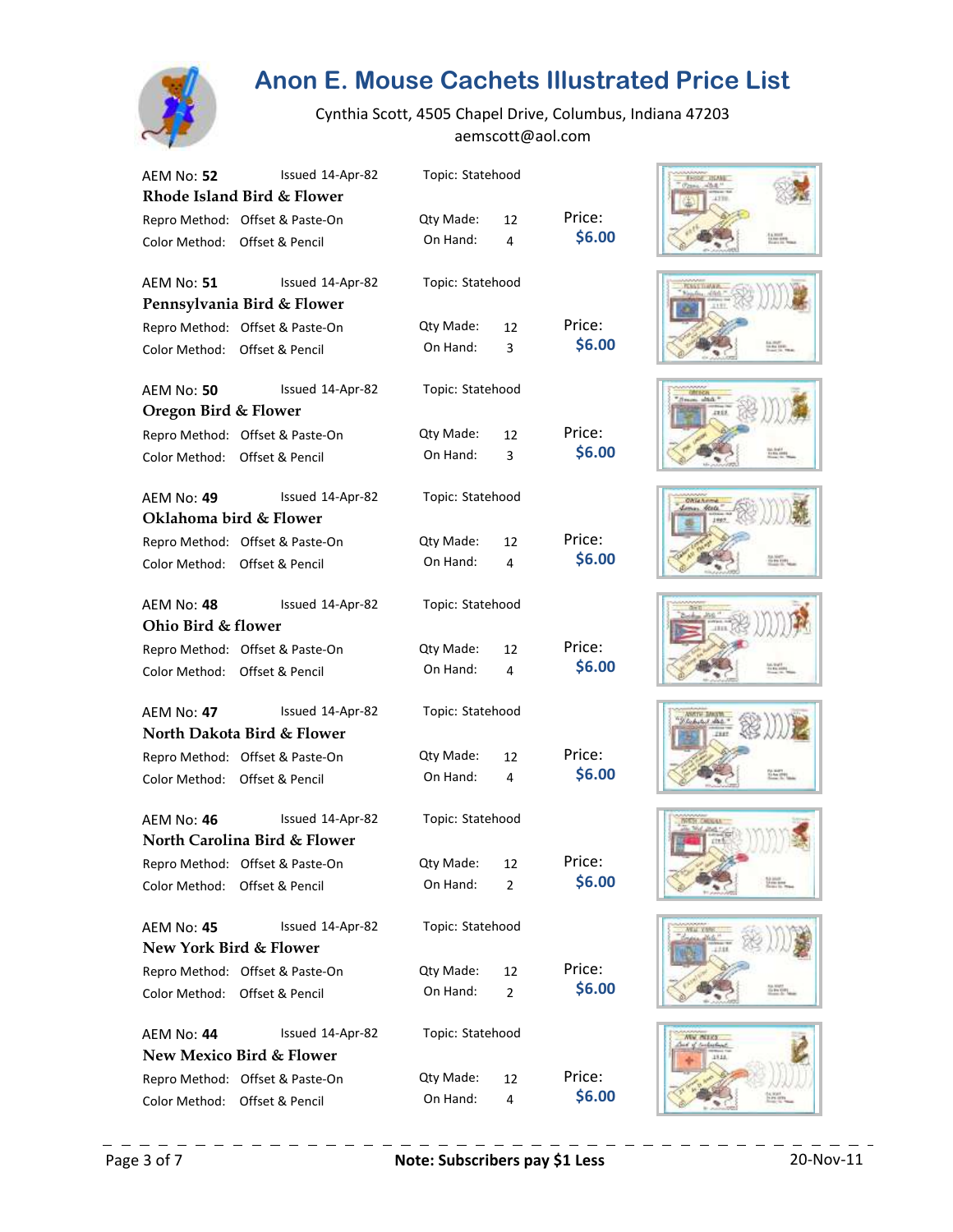![](_page_3_Picture_0.jpeg)

| AEM No: 43             | Issued 14-Apr-82                       | Topic: Statehood |                |        |
|------------------------|----------------------------------------|------------------|----------------|--------|
|                        | New Jersey Bird & Flower               |                  |                |        |
|                        | Repro Method: Offset & Paste-On        | Qty Made:        | 12             | Price: |
|                        | Color Method: Offset & Pencil          | On Hand:         | 3              | \$6.00 |
| AEM No: <b>42</b>      | Issued 14-Apr-82                       | Topic: Statehood |                |        |
|                        | New Hampshire Bird & Flower            |                  |                |        |
|                        | Repro Method: Offset & Paste-On        | Qty Made:        | 12             | Price: |
|                        | Color Method: Offset & Pencil          | On Hand:         | 3              | \$6.00 |
| AEM No: <b>41</b>      | Issued 14-Apr-82                       | Topic: Statehood |                |        |
| Nevada Bird & Flower   |                                        |                  |                |        |
|                        | Repro Method: Offset & Paste-On        | Qty Made:        | 12             | Price: |
|                        | Color Method: Offset & Pencil          | On Hand:         | 3              | \$6.00 |
| AEM No: 40             | Issued 14-Apr-82                       | Topic: Statehood |                |        |
| Nebraska Bird & flower |                                        |                  |                |        |
|                        | Repro Method: Offset & Paste-On        | Qty Made:        | 12             | Price: |
|                        | Color Method: Offset & Pencil          | On Hand:         | 3              | \$6.00 |
| AEM No: 38             | Issued 14-Apr-82                       | Topic: Statehood |                |        |
| Missouri Bird & flower |                                        |                  |                |        |
|                        | Repro Method: Offset & Paste-On        | Qty Made:        | 12             | Price: |
|                        | Color Method: Offset & Pencil          | On Hand:         | 4              | \$6.00 |
| AEM No: <b>37</b>      | Issued 14-Apr-82                       | Topic: Statehood |                |        |
|                        | Mississippi Bird & Flower              |                  |                |        |
|                        | Repro Method: Offset & Paste-On        | Qty Made:        | 12             | Price: |
|                        | Color Method: Offset & Pencil          | On Hand:         | 4              | \$6.00 |
| AEM No: 36             | Issued 14-Apr-82                       | Topic: Statehood |                |        |
|                        | Minnesota Bird & Flower                |                  |                |        |
|                        | Repro Method: Offset & Paste-On        | Qty Made: 12     |                | Price: |
| Color Method:          | Offset & Pencil                        | On Hand:         | 4              | \$6.00 |
| AEM No: <b>35</b>      | Issued 14-Apr-82                       | Topic: Statehood |                |        |
| Michigan Bird & Flower |                                        |                  |                |        |
|                        | Repro Method: Offset & Paste-On        | Qty Made:        | 12             | Price: |
| Color Method:          | Offset & Pencil                        | On Hand:         | 3              | \$6.00 |
| AEM No: 34             | Issued 14-Apr-82                       | Topic: Statehood |                |        |
|                        | <b>Massachusetts Bird &amp; Flower</b> |                  |                |        |
|                        | Repro Method: Offset & Paste-On        | Qty Made:        | 12             | Price: |
| Color Method:          | Offset & Pencil                        | On Hand:         | $\overline{2}$ | \$6.00 |

![](_page_3_Picture_4.jpeg)

![](_page_3_Picture_5.jpeg)

![](_page_3_Picture_6.jpeg)

![](_page_3_Picture_7.jpeg)

![](_page_3_Picture_8.jpeg)

![](_page_3_Picture_9.jpeg)

![](_page_3_Picture_10.jpeg)

![](_page_3_Picture_11.jpeg)

![](_page_3_Picture_12.jpeg)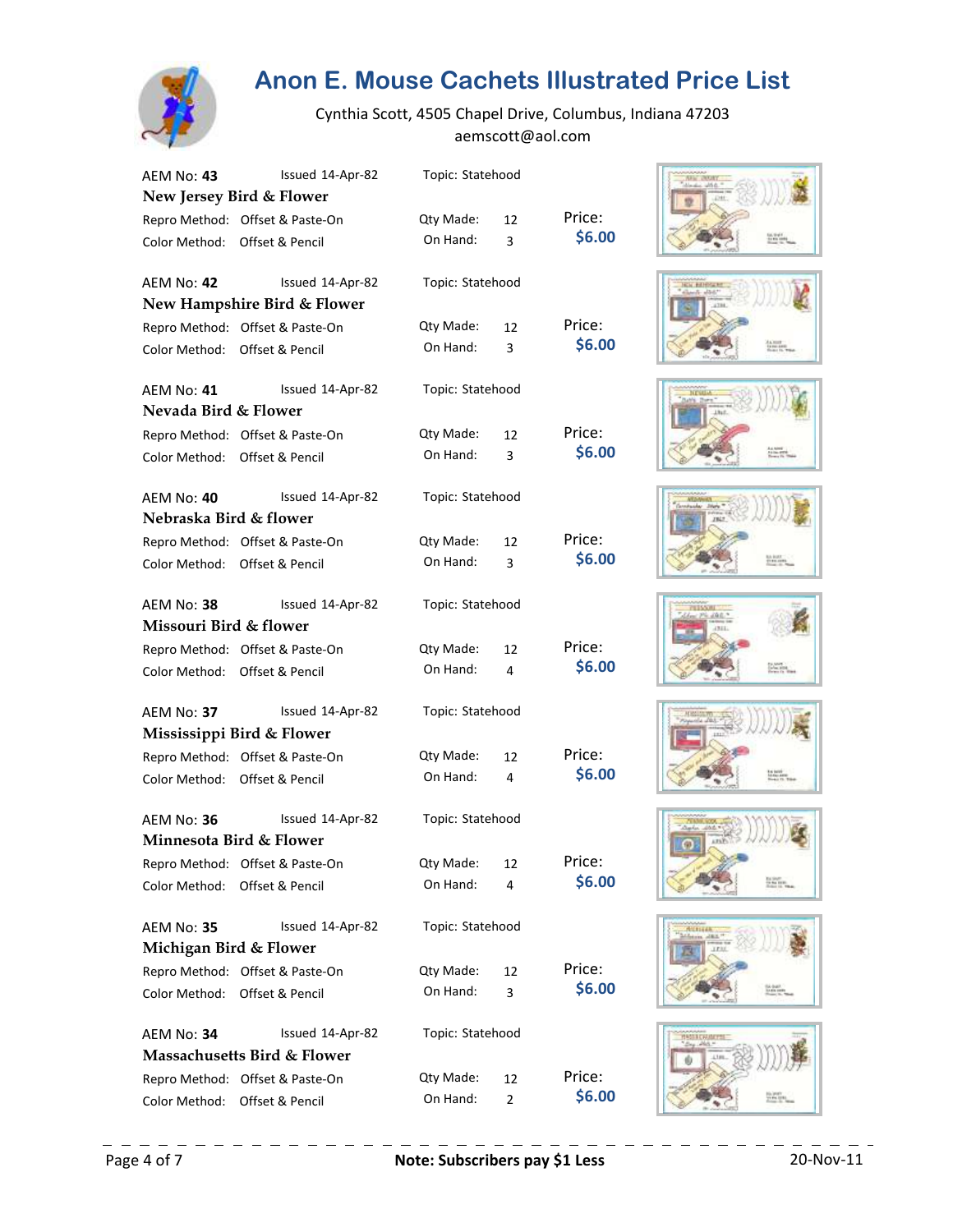![](_page_4_Picture_0.jpeg)

| AEM No: 33                        | Issued 14-Apr-82                | Topic: Statehood |    |        |
|-----------------------------------|---------------------------------|------------------|----|--------|
| Maryland Bird & Flower            |                                 |                  |    |        |
|                                   | Repro Method: Offset & Paste-On | Qty Made:        | 12 | Price: |
|                                   | Color Method: Offset & Pencil   | On Hand:         | 2  | \$6.00 |
| AEM No: 32                        | Issued 14-Apr-82                | Topic: Statehood |    |        |
| Maine Bird & Flower               |                                 |                  |    |        |
|                                   | Repro Method: Offset & Paste-On | Qty Made:        | 12 | Price: |
|                                   | Color Method: Offset & Pencil   | On Hand:         | 2  | \$6.00 |
| AEM No: 31                        | Issued 14-Apr-82                | Topic: Statehood |    |        |
| Louisiana Bird & Flower           |                                 |                  |    |        |
|                                   | Repro Method: Offset & Paste-On | Qty Made:        | 12 | Price: |
|                                   | Color Method: Offset & Pencil   | On Hand:         | 4  | \$6.00 |
| <b>AEM No: 30</b>                 | Issued 14-Apr-82                | Topic: Statehood |    |        |
| Kentucky Bird & Flower            |                                 |                  |    |        |
|                                   | Repro Method: Offset & Paste-On | Qty Made:        | 12 | Price: |
|                                   | Color Method: Offset & Pencil   | On Hand:         | 4  | \$6.00 |
| <b>AEM No: 29</b>                 | Issued 14-Apr-82                | Topic: Statehood |    |        |
| <b>Kansas Bird &amp; Flower</b>   |                                 |                  |    |        |
|                                   | Repro Method: Offset & Paste-On | Qty Made:        | 12 | Price: |
|                                   | Color Method: Offset & Pencil   | On Hand:         | 4  | \$6.00 |
| <b>AEM No: 28</b>                 | Issued 14-Apr-82                | Topic: Statehood |    |        |
| <b>Iowa Bird &amp; Flower</b>     |                                 |                  |    |        |
|                                   | Repro Method: Offset & Paste-On | Qty Made:        | 12 | Price: |
|                                   | Color Method: Offset & Pencil   | On Hand:         | 2  | \$6.00 |
| <b>AEM No: 27</b>                 | Issued 14-Apr-82                | Topic: Statehood |    |        |
| Indiana Bird & Flower             |                                 |                  |    |        |
|                                   | Repro Method: Offset & Paste-On | Qty Made: 12     |    | Price: |
| Color Method:                     | Offset & Pencil                 | On Hand:         | 4  | \$6.00 |
| AEM No: 26                        | Issued 14-Apr-82                | Topic: Statehood |    |        |
| <b>Illinois Bird &amp; Flower</b> |                                 |                  |    |        |
|                                   | Repro Method: Offset & Paste-On | Qty Made:        | 12 | Price: |
|                                   | Color Method: Offset & Pencil   | On Hand:         | 3  | \$6.00 |
| AEM No: 25                        | Issued 14-Apr-82                | Topic: Statehood |    |        |
| Idaho Bird & Flower               |                                 |                  |    |        |
|                                   | Repro Method: Offset & Paste-On | Qty Made:        | 12 | Price: |
| Color Method:                     | Offset & Pencil                 | On Hand:         | 3  | \$6.00 |

![](_page_4_Picture_4.jpeg)

![](_page_4_Picture_5.jpeg)

![](_page_4_Picture_6.jpeg)

![](_page_4_Picture_7.jpeg)

![](_page_4_Picture_8.jpeg)

![](_page_4_Picture_9.jpeg)

![](_page_4_Picture_10.jpeg)

![](_page_4_Picture_11.jpeg)

![](_page_4_Picture_12.jpeg)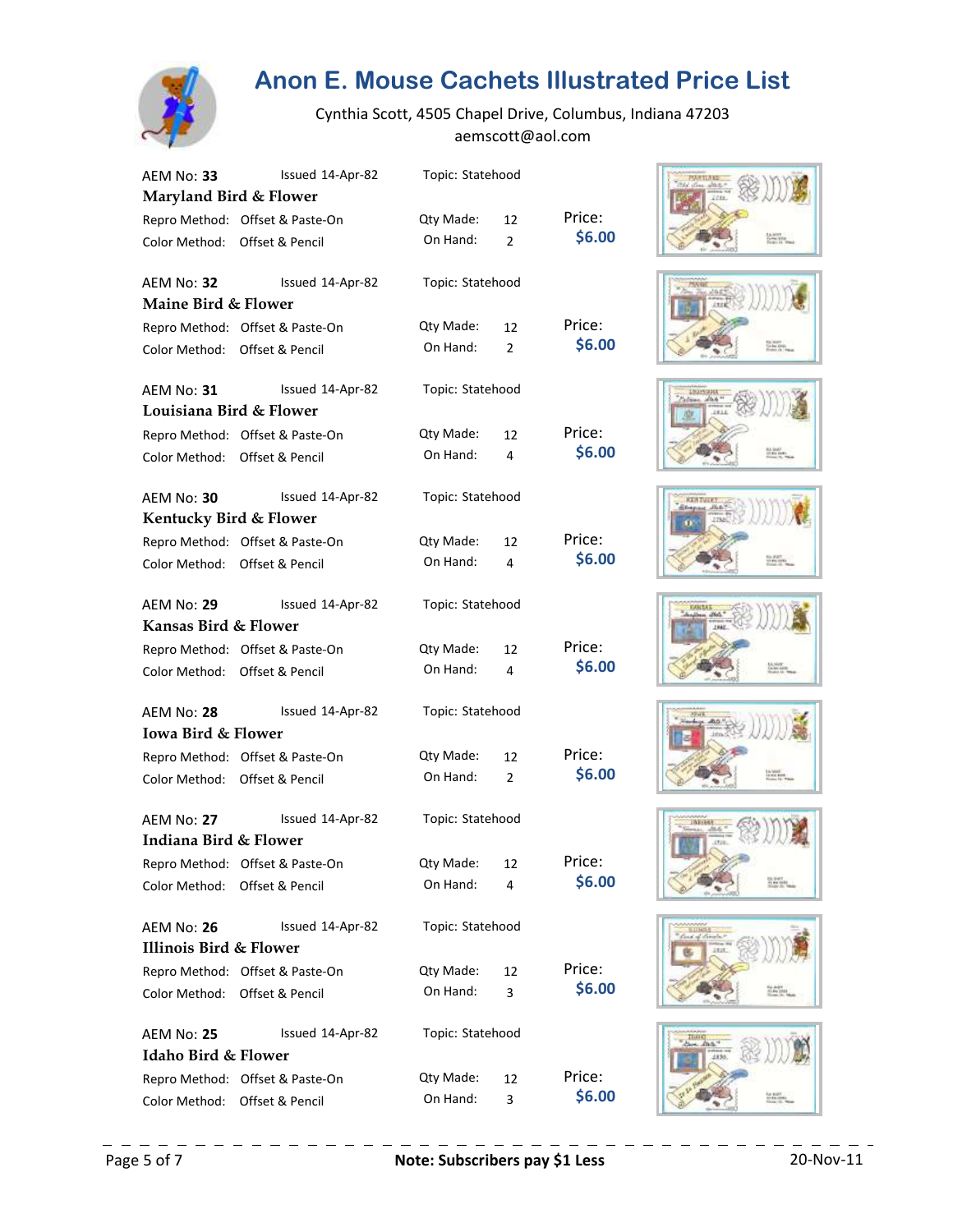![](_page_5_Picture_0.jpeg)

| AEM No: 24                    | Issued 14-Apr-82                     | Topic: Statehood |    |        |
|-------------------------------|--------------------------------------|------------------|----|--------|
| Hawaii Bird & Flower          |                                      |                  |    |        |
|                               | Repro Method: Offset & Paste-On      | Qty Made:        | 12 | Price: |
| Color Method: Offset & Pencil |                                      | On Hand:         | 3  | \$6.00 |
| AEM No: 23                    | Issued 14-Apr-82                     | Topic: Statehood |    |        |
| Georgia Bird & Flower         |                                      |                  |    |        |
|                               | Repro Method: Offset & Paste-On      | Qty Made:        | 12 | Price: |
| Color Method: Offset & Pencil |                                      | On Hand:         | 3  | \$6.00 |
| <b>AEM No: 22</b>             | Issued 14-Apr-82                     | Topic: Statehood |    |        |
| Florida Bird & Flower         |                                      |                  |    |        |
|                               | Repro Method: Offset & Paste-On      | Qty Made:        | 12 | Price: |
| Color Method: Offset & Pencil |                                      | On Hand:         | 4  | \$6.00 |
| <b>AEM No: 21</b>             | Issued 14-Apr-82                     | Topic: Statehood |    |        |
| Delaware Bird & Flower        |                                      |                  |    |        |
|                               | Repro Method: Offset & Paste-On      | Qty Made:        | 12 | Price: |
| Color Method: Offset & Pencil |                                      | On Hand:         | 4  | \$6.00 |
| AEM No: 20                    | Issued 14-Apr-82                     | Topic: Statehood |    |        |
|                               | <b>Connecticut Bird &amp; Flower</b> |                  |    |        |
|                               | Repro Method: Offset & Paste-On      | Qty Made:        | 12 | Price: |
| Color Method: Offset & Pencil |                                      | On Hand:         | 3  | \$6.00 |
| AEM No: 19                    | Issued 14-Apr-82                     | Topic: Statehood |    |        |
| Colorado Bird & Flower        |                                      |                  |    |        |
|                               | Repro Method: Offset & Paste-On      | Qty Made:        | 12 | Price: |
| Color Method: Offset & Pencil |                                      | On Hand:         | 3  | \$6.00 |
| AEM No: 18                    | Issued 14-Apr-82                     | Topic: Statehood |    |        |
| California Bird & Flower      |                                      |                  |    |        |
|                               | Repro Method: Offset & Paste-On      | Qty Made: 12     |    | Price: |
| Color Method:                 | Offset & Pencil                      | On Hand:         | 3  | \$6.00 |
| <b>AEM No: 17</b>             | Issued 14-Apr-82                     | Topic: Statehood |    |        |
| Arkansas Bird & Flower        |                                      |                  |    |        |
|                               | Repro Method: Offset & Paste-On      | Qty Made:        | 12 | Price: |
| Color Method: Offset & Pencil |                                      | On Hand:         | 4  | \$6.00 |
| AEM No: 16                    | Issued 14-Apr-82                     | Topic: Statehood |    |        |
| Arizona Bird & Flower         |                                      |                  |    |        |
|                               | Repro Method: Offset & Paste-On      | Qty Made:        | 12 | Price: |
| Color Method:                 | Offset & Pencil                      | On Hand:         | 4  | \$6.00 |

![](_page_5_Picture_4.jpeg)

![](_page_5_Picture_5.jpeg)

![](_page_5_Picture_6.jpeg)

![](_page_5_Picture_7.jpeg)

![](_page_5_Picture_8.jpeg)

![](_page_5_Picture_9.jpeg)

![](_page_5_Picture_10.jpeg)

![](_page_5_Picture_11.jpeg)

![](_page_5_Picture_12.jpeg)